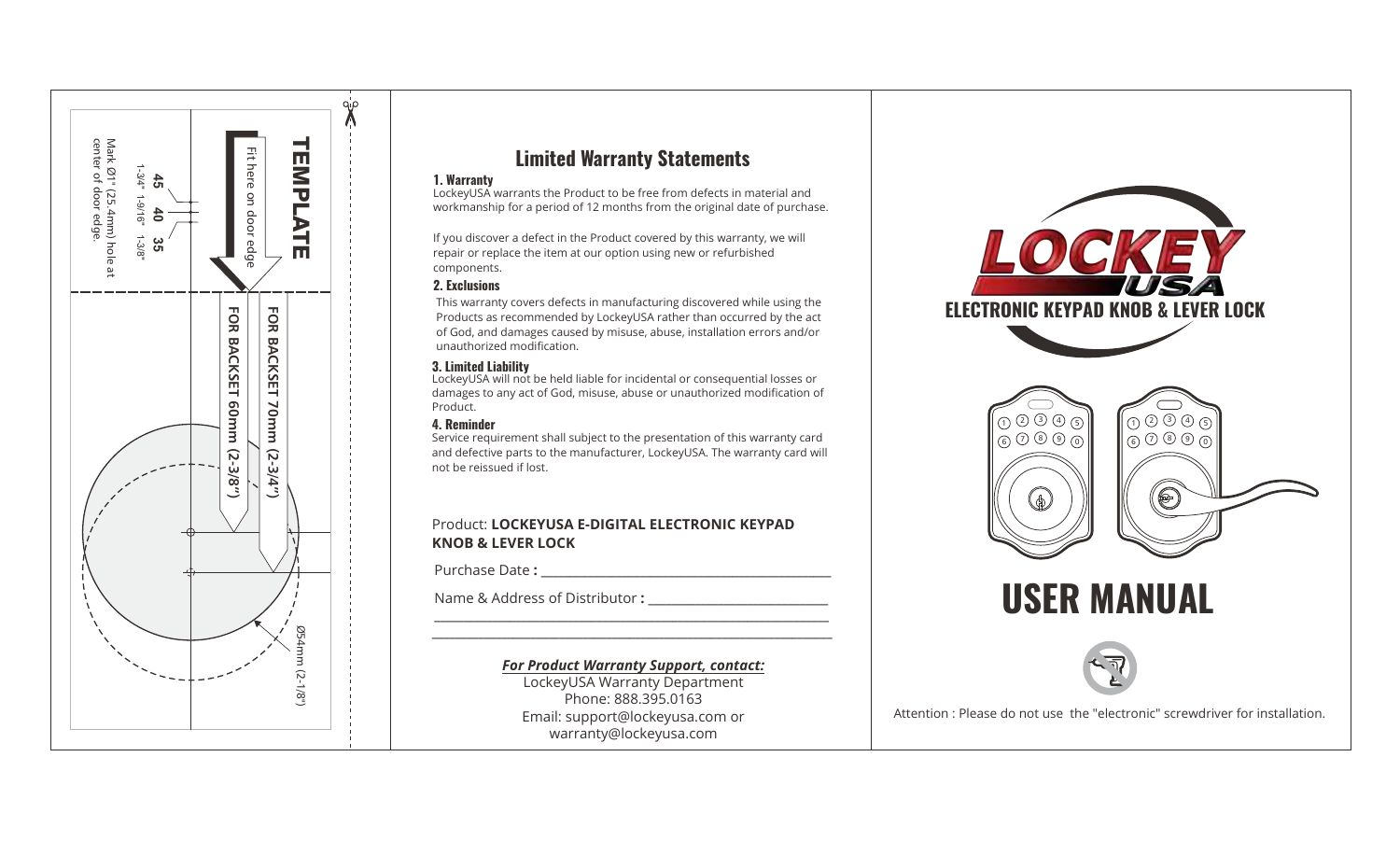# KEYPAD ELECTRONIC LEVER & KNOB INSTALLATION INSTRUCTION



The BACKSET is the distance between the center of cross bore and edge bore of the door. Adjustable latch fits both BACKSET of 2-3/8" (60mm) and 2-3/4" (70mm). Please follow the steps shown below for BACKSET adjustment.

a. The backset shown on the left is 60mm (2-3/8").

- b. Pull the cam toward right to extend the backset to 70mm (2-3/4").
- c. The backset shown in figure C is 70mm (2-3/4"). Pull the cam back to left will return the backset to 60mm (2-3/8").

Note : The shape of cam should be square.



# 1. Mark The Door With Template



Select the height and backset as desired on the door face ; use the TEMPLATE as an indication to mark the center of the circle on the door face and the center of the door edge.

## 2. Drill Holes



Using the marks as a guide to drill a hole Ø2-1/8" (54mm) through the door face for the lockset, then a hole of Ø1" (25.4mm) for latch.

# 3. Identify Door Handing

Face the door from outside, the door is left handed if the hinge is on the left-hand side of the door, whereas the door is right handed if the hinge is on the right-hand side of the door.



## 4. Install Latch



a. Insert the latch and lay the faceplate against the door edge.

Use a pencil to mark it's perimeter, then take out the latch.



b. Chisel out the portion you've marked with pencil for about 4mm (5/32") deep. Score the area within the borders as clearly and precisely as possible. Ensure the plate can fit flush with the door edge surface.



c. Insert the latch and tighten it with screws. Be sure the holes for thru-bolts (next to the adjustable cam) should be horizontally aligned.



1

d. There is no necessary to chisel the door edge for the faceplate installation if you use the drive-in latch. You may install it into the edge bore directly, but be sure the bevel should face the outside assembly.

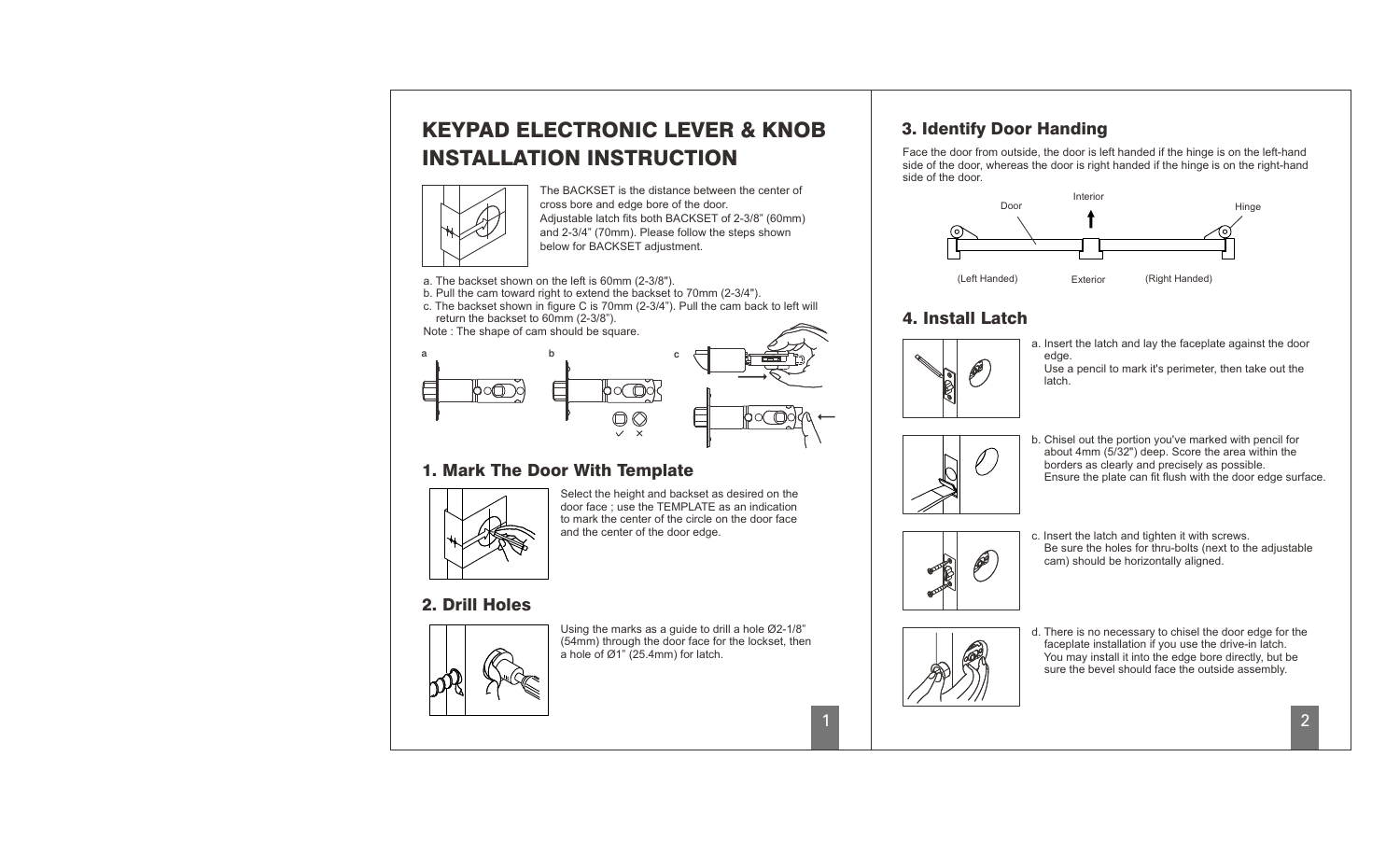## 5. Install Strike



- a. Half-close the door to lay the latchbolt against the door frame. Mark the position of faceplate as an indication. Place the strike against the door frame and mark it's erimeter.
- Be sure the center of strike is perfectly aligned with the center of faceplate. b. Drill a ø25.4mm (1") hole with 13mm (1/2") depth on the center of strike outline.
- Then use the chisel to scrape out the door frame for 1.6mm (1/16") deep within your pencil mark.
- Ensure to chisel deep enough to allow the strike lay flush with the frame surface. c. Insert the strike and tighten it with screws.
- Note : please use "tapping screws" for metal door.

# 6. Install Keypad Assembly

a. Place the leverset/knobset against keypad with tailpiece in vertical position inserted through cam of the latch.



#### b. Pass the IC wire over the latch to the interior side of door.



# 7. Install Inside Mounting Plate

Screws Pass the IC wire through the wire hole on the mounting plate and fix the mounting plate with screws. If outside lock assembly is lopsided, please loosen the screws to adjust it's position and tighten the screws again.



Mounting Plate

IC wire

# 8. Install Receiver Module

- a. Remove the battery cover (push it up and pull it out).
- b. Connect the IC wire and ensure the turn piece is horizontal, so that the tailpiece is able to engaged with the inside lever/knob. Then attach receiver module to the door with screws. It's optional to use the attached wood screw. (Wood screw only for wood door)



c. Insert 4 (AA) 1.5V alkaline batteries and put the battery cover back to the receiver module.

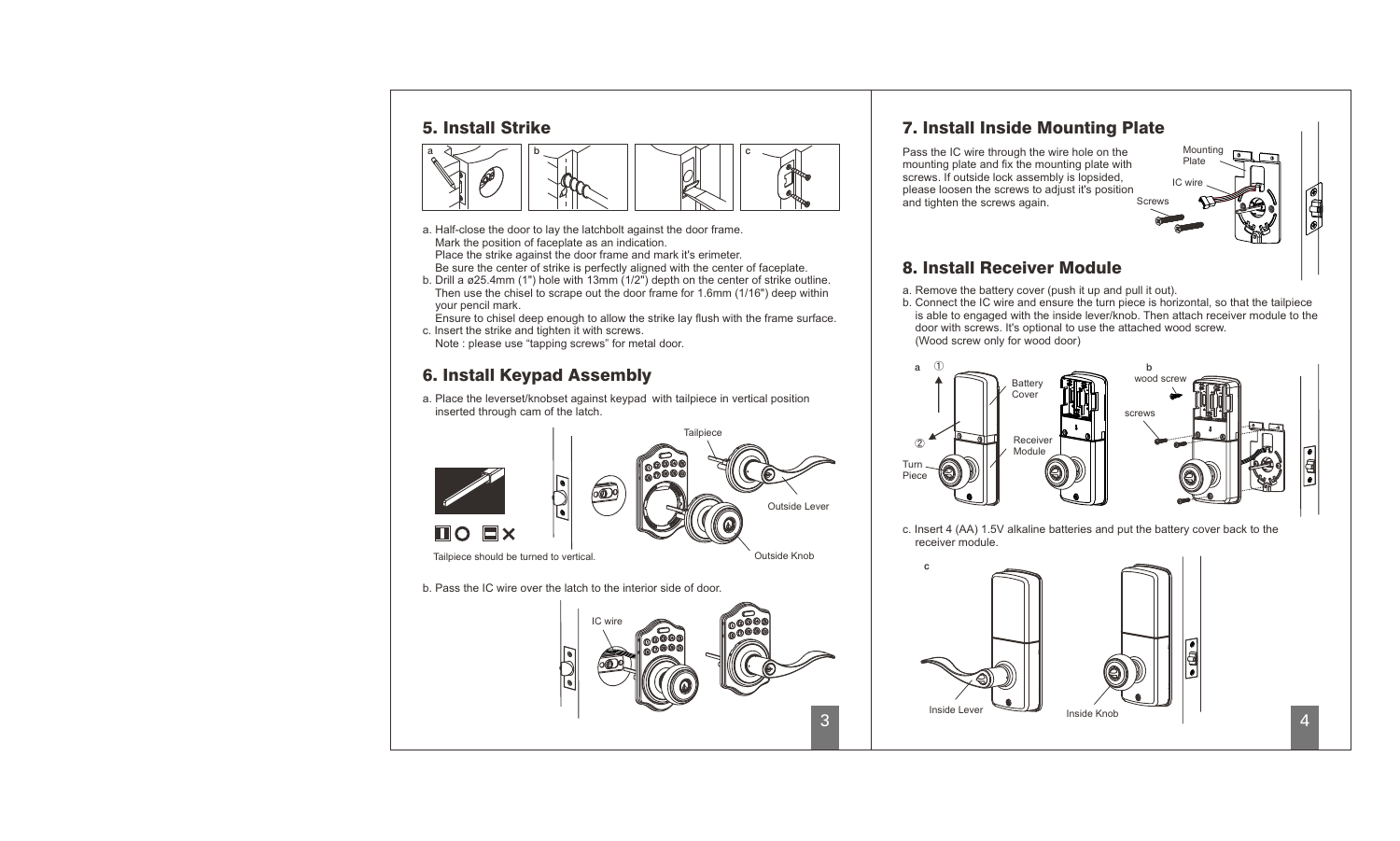## 9. Change Lever Handing

a. Be sure the levers are unlocked.

Insert the provided pin wrench into the small hole on the neck of lever and apply pressure to depress the catch and pull out the lever from the stem. Follow the same steps to remove interior lever and exchange the position of inside and outside levers.



b. Remove the cylinder from lever and insert it into opposite lever. Then install the levers and make sure the small hole on the neck of lever aligns over the catch perfectly. Rotate the levers to see if it operates well.





## **Programming Button**

 Programming Button is for entering codes, clearing errors and setting function. It's also a lock button.

## **Number Buttons**

Input the user codes, each user code is 4-10 digits in length.

**Cylinder**

Lock/Unlock the lockset from exterior.

## **Gasket**

Prevent water permeating into lockset.

#### **Battery Lid**

Slide the lid to change the batteries.

## **Battery Holder**

Four AA (1.5V) Alkaline batteries.

 **R Button (Reset)** Restore default setting.

## **Turn-Button** Lock/Unlock the lockset from interior.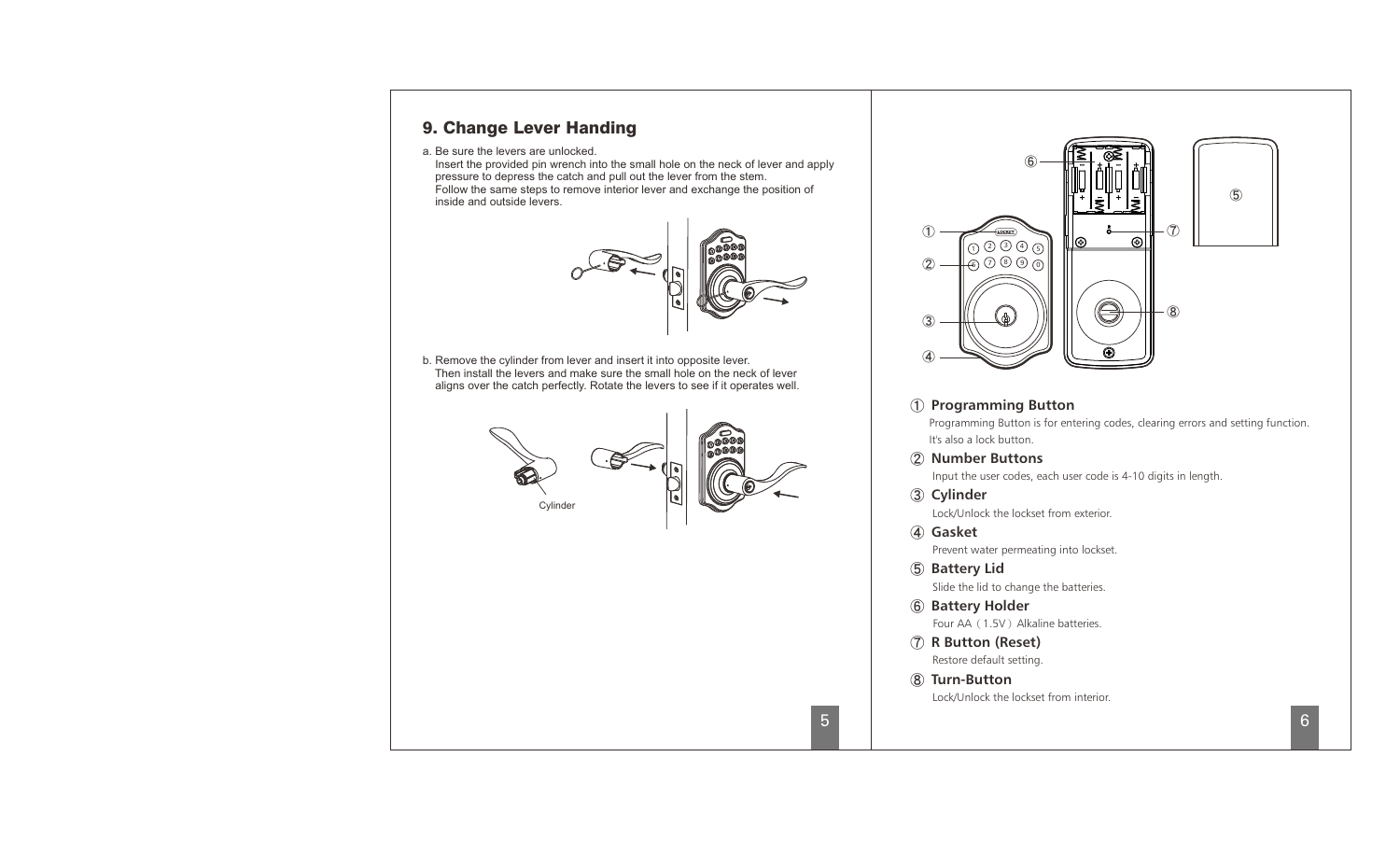# ■ Specification **Function** 6.User Code

## 1.Power

6V, four AA (1.5V) Alkaline batteries.

## 2.Low Battery

- 2-1 The batteries should be changed immediately once you see button1 flashes in red and hear 10 rapid beep sounds when press programming button.
- 2-2 All settings are retained in the memory and will not be affected even if the battery is completely dead.
- 2-3 The lock still can be operated by key even there is a power outage.

## 3.Illuminated Indicator

- 3-1 Button1 flashes in green once when successful operation.
- 3-2 Button1 flashes in green twice when successful programming.
- 3-3 Button1 flashes in red 3 times when there is an operation error.
- 3-4 Button1 flashes in red 5 times when codes input error, the system will shut down for system protection (Refer to 17).
- 3-5 Button1 flashes in orange 3 times when system has been restored to default setting.
- 3-6 Button1 flashes in orange slowly while in programming mode.

## 4.Audible Indicator

- 4-1 1 beep sound indicates a successful operation.
- 4-2 2 long beeps indicate a successful programming
- 4-3 3 beeps indicate an operation error.
- 4-4 3 long beeps indicate that system has been restored to default setting.
- 4-5 5 beeps when codes input error, the system will shut down for system protection. (Refer to 17)
- 4-6 10 rapid beeps indicate the power of battery is low.

## 5.Programming Code

- 5-1 The preset Programming Code is 0000. Please change it into new one when first time operation.
- 5-2 Only one set of Programming Code for function setting.
- 5-3 Programming Code is only for function setting, you can't unlock the lockset by entering Programming Code.
- 5-4 Programming Code is 4-10 digits in length.
- 5-5 Programming Code can be changed anytime if needed.

- 6-1 The preset User Code is 1234. Please delete it and create new one when first time operation.
- 6-2 Up to 6 sets of User Codes can be saved.
- 6-3 User Code is only for unlocking the lock, without programming function.
- 6-4 User Code is 4-10 digits in length.
- 6-5 User Code can be deleted or added anytime if needed.

## 7.Delete Individual User Code

- 7-1 User Codes can be deleted individually. You can re-set the same number as code even it's deleted before.
- 7-2 Programming Code is needed when deleting individual User Code.

## 8.Delete All User Codes At Once

- 8-1 All the User Codes can be deleted at once. You can still reset the same numbers as codes even they're deleted before.
- 8-2 Auto-locking and Keypad locking function will be invalid after deleting all User Codes and the lock can only be operated by key. These functions will be restored when recreate new User Codes.
- 8-3 Programming Code is needed when deleting all User Codes.

## 9.Temporarily Disable All User Codes

- 9-1 Auto-locking and Keypad locking function will be invalid when User Codes are temporarily disabled. The lock can only be operated by key during the time.
- 9-2 Repeat the programming steps again to restore the auto-locking, keypad locking function and User Codes.

## 10.Create a Disposable User Code

- 10-1 Disposable User Code will be no longer valid once being used.
- 10-2 You can reset same number as Disposal User Code again.
- 10-3 Programming Code is needed when creating a Disposable User Code.

## 11.Restore Preset Factory Code

- 11-1 You can restore Preset Factory Code by pressing "R" button on the interior receiver module when you forget Programming Code or you want to cancel all previous setting.
- 11-2 After restore, the Programming Code would be 0000; the User Code would be 1234 again.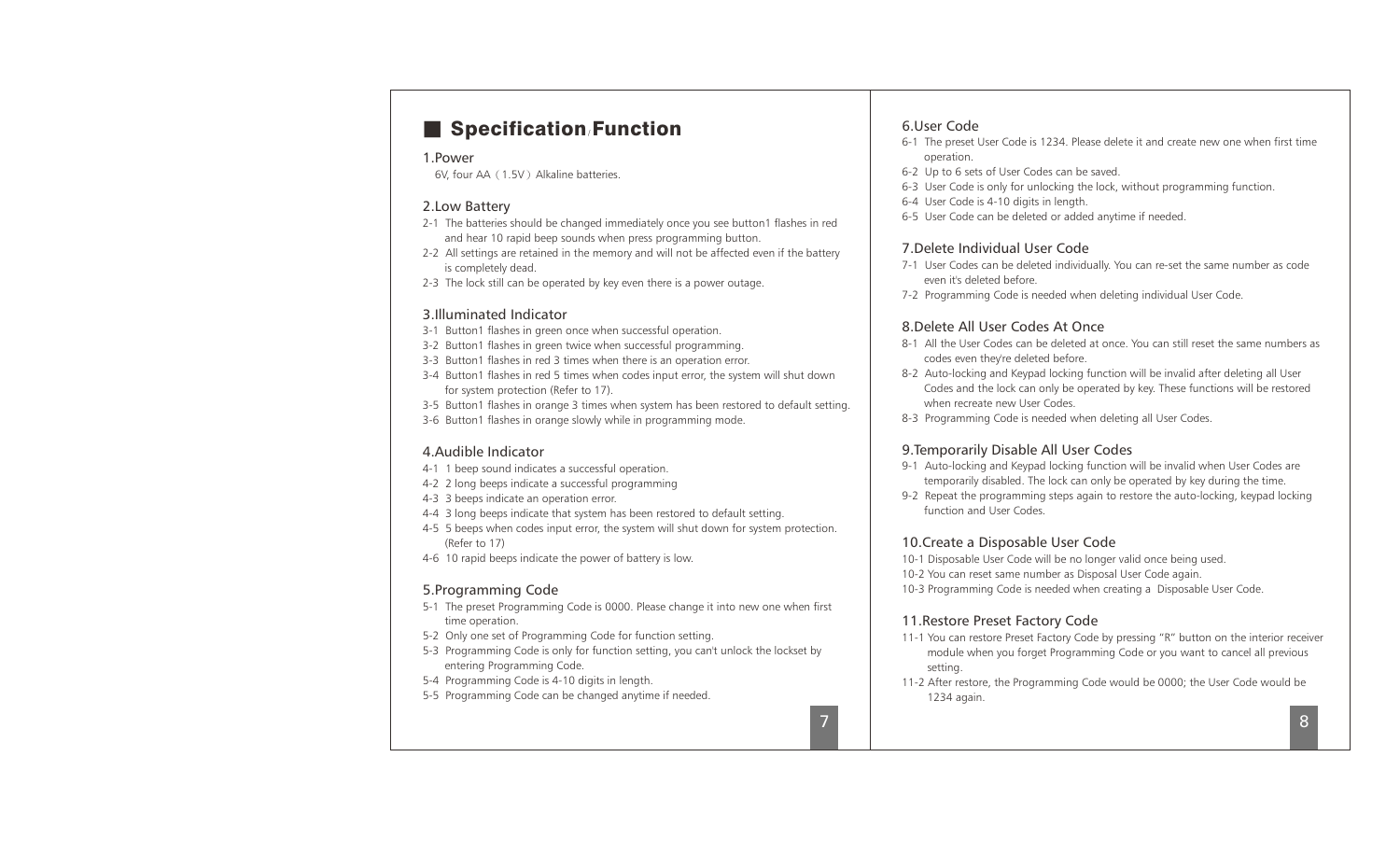## 12.Unlock the door

- 12-1 The lockset will be unlocked by key or pressing User Code on keypad from outside or by interior turn-button.
- 12-2 To unlock the door on the keypad, enter the User Code and then press the Programming/Enter button.

## 13.Lock the door

The lockset will be locked by key or pressing Programming Button on keypad from outside or by interior turn-button.

## 14.To Activate / Deactivate Auto-Locking Function

14-1 The lockset will automatically lock itself within 10 $\sim$ 99 seconds when this function is programmed.

14-2 This function is not preset at the beginning; it can be set if needed.

14-3 The preset delay-time is 30 seconds; you can adjust the period as you want.

14-4 Please repeat the same programming steps to cancel Auto-Locking function when needed.

## 15.Toggle Mute On/Off

- 15-1 You will hear beep sounds when pressing keypad, programming or operating errors. It can be turned off if needed.
- 15-2 LED Illumination is still functioning when it's in mute. For there will be no any warning alarm, we suggest not to mute the beeper if it's not necessary. 15-3 Motor operating sound cannot be muted.

## 16.Code Protection Function

The system will shut down if entering unauthorized codes over 5 times. The System will be operative again after 45 sec.

## 17.Illumination

The LED Keypad will light up when pressing any button for ease of operating in the dark.

# ■ Pass Code & Function Set up

- 1. It should be under unlock status while programming.
- 2. Please change default Programming Code (0000) and User Code (1234) before function set up when first time operation base on safety consideration.
- 3. LED flashes orange slowly while programming. LED flashes green twice with 2 long beeps when correct input. LED flashes red 3 times with 3 beeps when incorrect input.

(You need to wait for 6 seconds or press programming button when incorrect input, then the system will be operative again.)

- 4. Each programming step should be done within 6 seconds.
- 5. You can lock/unlock this product by either key or keypad.
- Please refer to the following programming table for function set up.

# ■ Remark

- 1. We recommend to use alkaline battery in order to stabilize the power supply.
- 2. Do not mix alkaline battery with regular zinc-carbon ones or mixed brands.
- 3. Do not use any chemical liquid or lubricating oil with additives to clean the lock body, it will damage the surface or even mainboard.
- 4. If there is any problem of the product, please contact your local retailer and send back the product to us for repair or replacement.